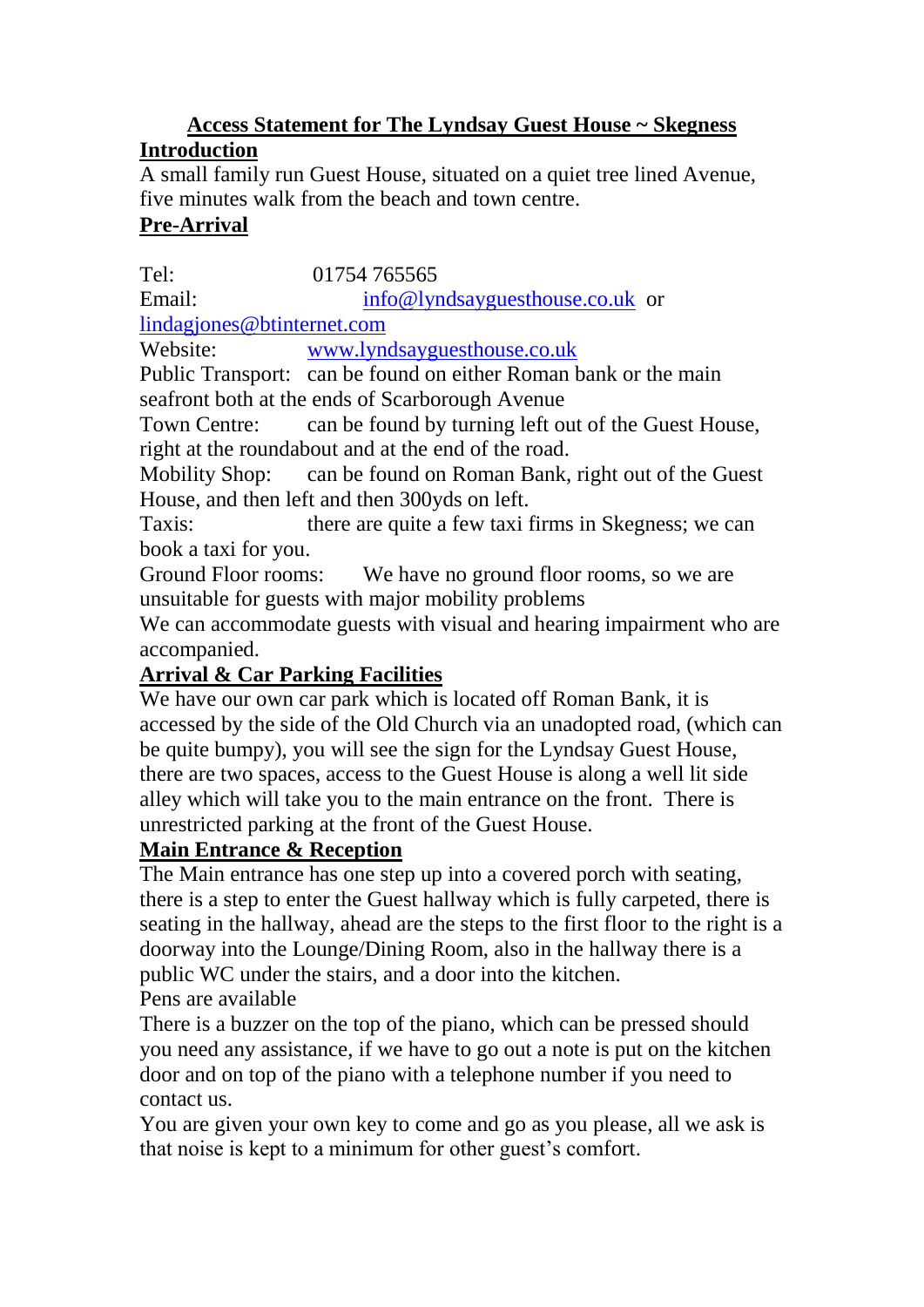## **Public Areas – Sitting room, Lounges, lobbies etc**

The lounge and dining room are fully carpeted. The lounge has a two seater, three seater settees, a window seat and two chairs; it also has a LCD television with DVD player. There are a selection of games. There are no steps.

There is a public WC under the stairs in the main hallway.

The Guest House is fully NON SMOKING.

### **Public WC**

There is a public WC under the stairs in the main hallway.

## **Restaurant/Dining Room, Bar**

All rooms have their own table in the Dining Room.

It is a help yourself to cereal, fruit juices, fruit etc and table service for the full breakfast, toast, tea and coffee.

Tables can be used out of breakfast and dinner.

The bar is open whenever we are in, until 11pm, drinks can be served at other times on request, a bell can be found on the bar.

## **Laundry**

There are many laundrettes in Skegness two within easy walking distance on Roman Bank, out of the Guest House turn right to end of road and go left, and Laundrette 350yds on left or go right and Laundrette 350yds on left.

### **Bedrooms & Sleeping Areas**

No alcohol is to brought into the Guest House unless purchased from The Lyndsay Guest House.

No takeaways are to be eaten in the bedrooms; they can be eaten in the Dining Room.

All areas are NON SMOKING

If you require towels changing please leave in shower, we will change ourselves when necessary.

Beds are changed weekly for guests staying longer than a week, but will be changed more regularly if required, please ask if this is the case.

All beds are fully changed for every new Guest.

# **Bathroom, Shower Room & WC (Ensuite or Shared)**

Please do not put anything other than toilet paper down the toilet, a bin is provided in the bathroom.

There is toilet paper on the landing should you run out.

# **Additional Information**

A button can be found on the top of the piano to call us, or knock on the kitchen door. There is a bell on the bar in the Dining Room.

Fire Assembly point is the front garden/patio.

This is a fully non-smoking establishment, smoking is only permitted outside in the front garden where there is seating and an ashtray.

A fridge is available on request for medication.